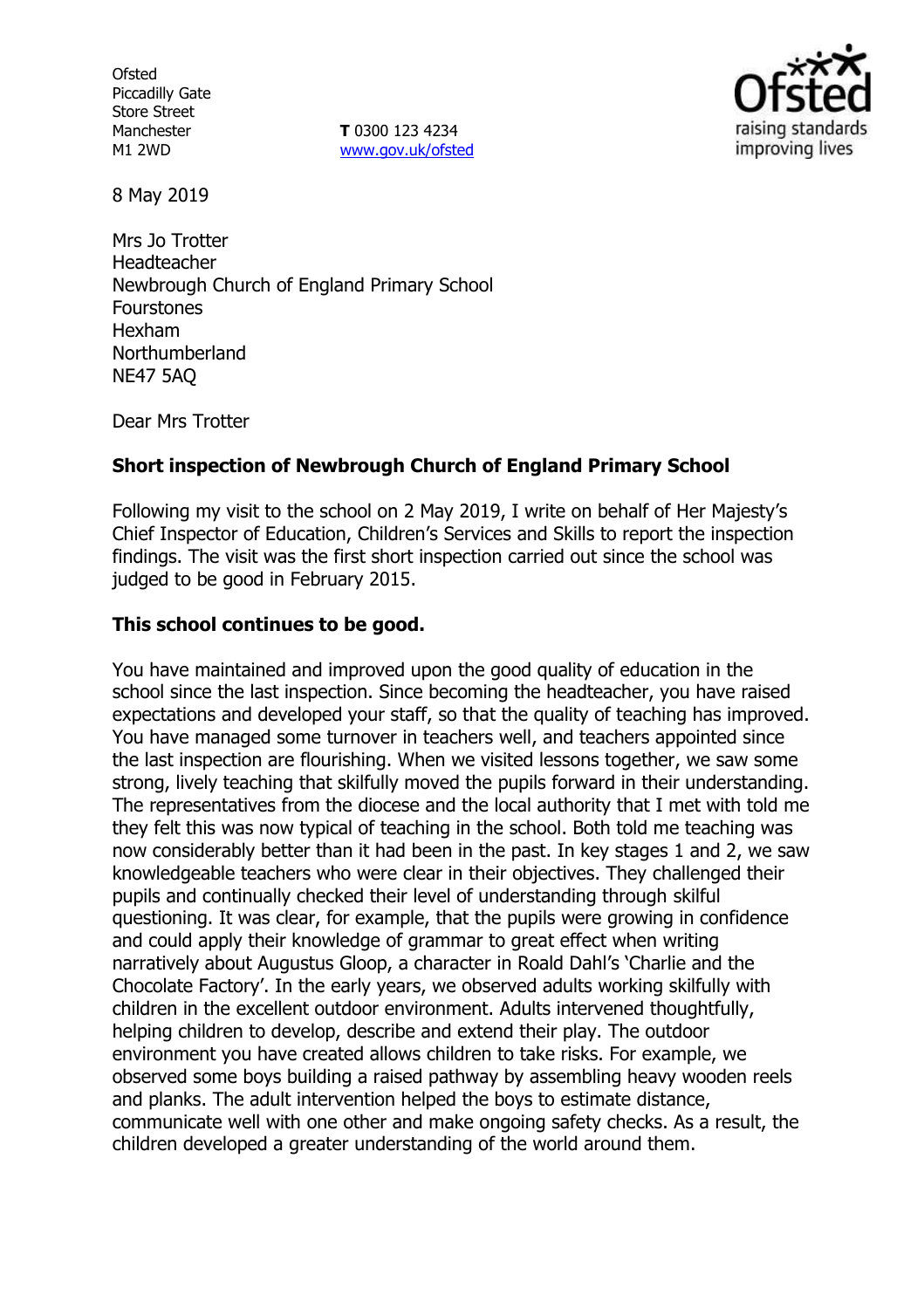

As well as improving the quality of teaching, the last inspection asked senior leaders and governors to give middle leaders more opportunities to check on what is happening in their subjects. Since then, you have successfully developed the leadership skills of your staff. They readily share responsibilities with you and proactively develop the curriculum within each subject. Early years provision has become a strength of the school and the diocese now sends other schools to you to learn from your practice. Your staff are now better at checking on the quality of provision and providing guidance to one another. You encourage your staff to innovate and experiment. Consequently, your teachers are leading their subjects with energy and purpose.

All parents who responded to Ofsted's online survey, Parent View, would recommend the school. In their written responses to Parent View, many were keen to praise your leadership and the links you have fostered with the community. They told me how much they value the caring culture in the school, the quality of the teaching and innovations such as the 'early bird' physical education weeks and the community lunches. The pupils I met with were also very positive ambassadors for the school. They are excited by the topics they cover. They told me they feel safe, that everyone behaves well, and that there is no bullying. The many and wellconsidered approaches used to promote pupils' spiritual, moral, social and cultural development are ensuring that pupils are involved in their community, aware of diversity and accepting of their responsibility for helping others. For example, older pupils act as 'the head of the table' at lunchtime. Your pupils are being well prepared for life in modern Britain. Indeed, you have successfully fostered a caring 'family' culture within the school that parents and carers very much appreciate.

# **Safeguarding is effective.**

You lead the school's work on safeguarding effectively. You are ably supported by a knowledgeable governor, and together you make regular checks to ensure that all safeguarding arrangements are fit for purpose. You make all necessary checks on adults who work in or visit the school. Since becoming headteacher, you have not needed to make any child protection referrals to the local authority. Nevertheless, you continue to ensure that you and your staff keep their safeguarding training up to date and remain vigilant. It is clear you know each child in the school very well and are very watchful for any signs of concern. Your personal, social, health and economic education programme covers topics such as online safety and fire safety effectively.

# **Inspection findings**

 $\blacksquare$  In this inspection, I wanted to look closely at the quality of teaching, learning and assessment, because the last inspection identified some variability. Your checks, and those of the local authority school improvement partner, show a picture of steady improvement in the standard of teaching over time. Our visits to each class support these findings. Your teachers show a good grasp of subject knowledge and some display outstanding teaching skills. As a result, almost all pupils in the school are making at least good progress. You have, however,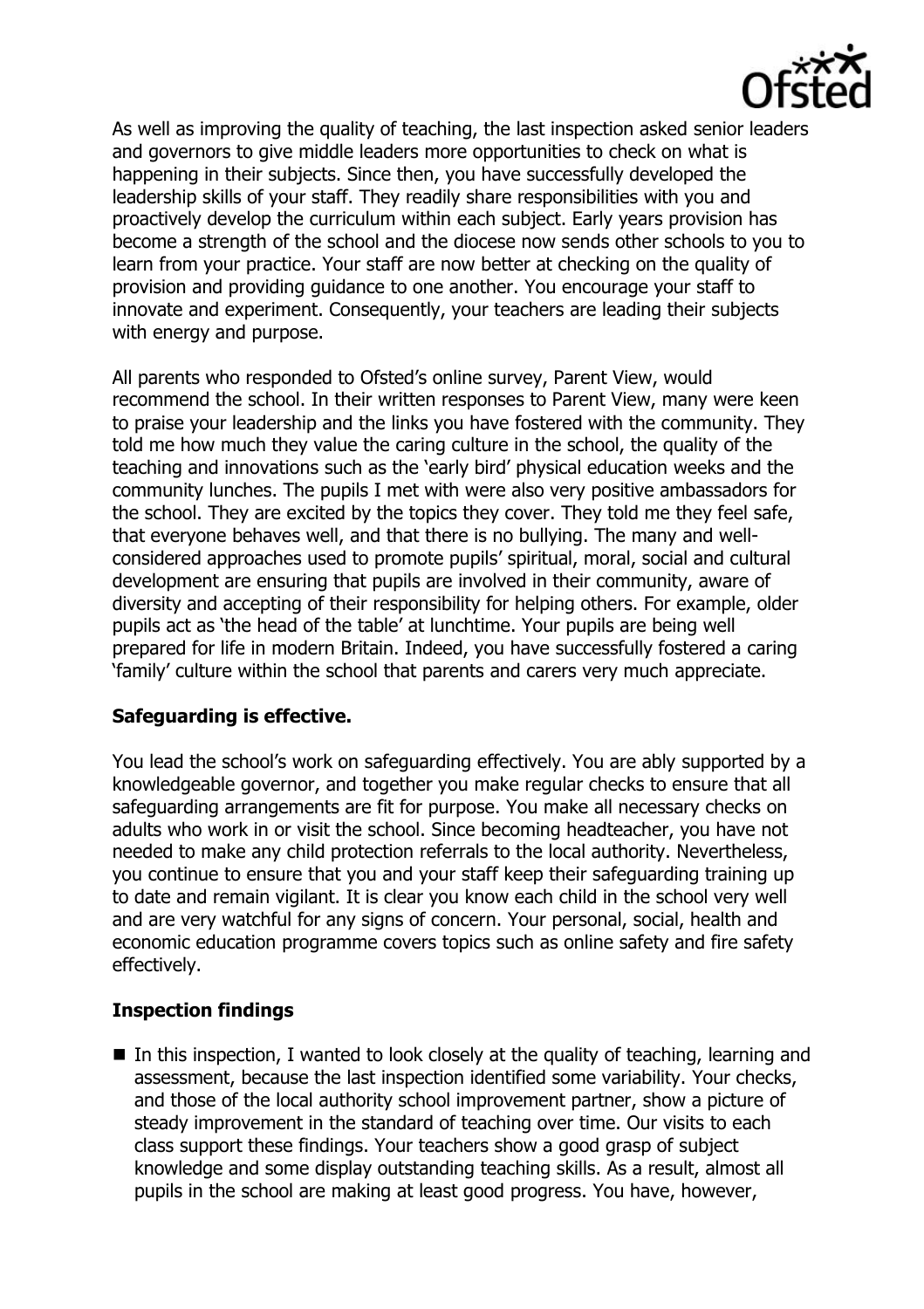

identified a group of children in the Nursery Year who are making weaker progress. You have begun to provide extra help to improve their speech and language development. When we visited the Nursery, it was still evident that these children find it harder to listen attentively and to sustain their concentration.

- My checks on pupils' workbooks found standards of presentation and handwriting to be good. I did note some pupils in key stage 2 make too many spelling errors with common and subject-specific words. You agreed, and you think that weaker phonics teaching in the past is the reason why some pupils are not clear about spelling patterns. Your teachers' efforts to overcome this and improve pupils' spelling are not yet rigorous enough.
- You have set your staff some specific targets this year. You recognised that not enough boys were working at greater depth in writing or in mathematics. Work done to improve the teaching of writing is now well embedded and standards of writing are improving. You have provided extra training this year for your teachers to further develop their understanding of mathematics teaching. Pupils' books show they are getting a good balance of practising calculation skills with opportunities to apply their knowledge to problems. Your most able pupils' books show they are being moved on to trickier problems quickly, and that these problems are challenging them to think deeply. Following your own checks on books last term, teachers are now making sure pupils go back and correct any errors or misconceptions that arise. Teachers have responded well and are challenging pupils with the potential to excel. Your current assessment information shows you are on track to reach your targets, with more pupils across the school working at greater depth. However, this improving picture still needs to be demonstrated in national curriculum tests.
- As you are a small school, I wanted to check whether the school provides a sufficiently broad and balanced curriculum. I found your curriculum offer to be a strength of the school, but one you are keen to develop further. You have well developed schemes of work in place for reading, writing and mathematics. Reading is actively promoted. Most pupils read at home every night. Their reading records show most parents actively support their children's reading. The Year 1 pupils I listened to read could confidently draw upon their phonics skills to decode new and unfamiliar words. The wider curriculum is also providing memorable learning experiences. You make excellent use of external expertise to enrich the curriculum. Around half of the pupils receive instrumental tuition. Primary sports funding is used well to get pupils involved in dance, golf and tennis. There are boys' and girls' football teams and Friday afternoon exercise sessions are well attended. Art is taught through focused days each term and the quality of artwork on display around the school is impressive. You and your staff are innovating further, with more enquiry-based topics in science and more intensive analysis of source materials in history.
- The governors are experienced and very active in the school. They have an excellent working relationship with you. They are supportive, but also know when and where to challenge. They have aligned their monitoring with the priorities in